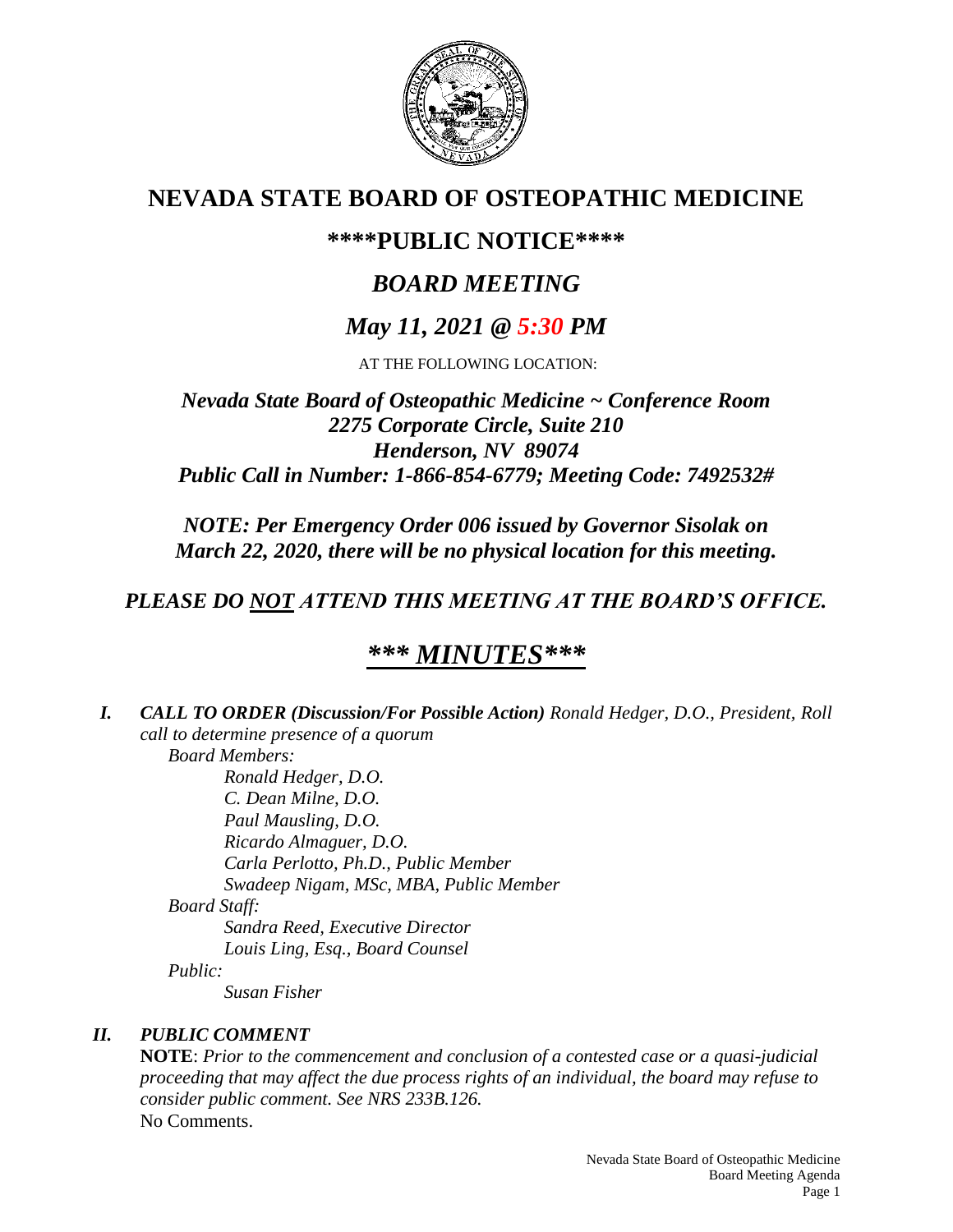## *III. APPROVAL OF BOARD MEETING MINUTES FROM APRIL 13, 2021*

*(Discussion/For Possible Action) Ronald Hedger, D.O., President* Dr. Mausling made a motion to approve the open and closed minutes from April 13, 2021; seconded by Mr. Nigam. There being no discussion, the minutes were approved by the Board.

#### *IV. CONSENT AGENDA TO GRANT LICENSURE FOR OSTEOPATHIC PHYSICIANS AND PHYSICIAN ASSISTANTS (Discussion/For Possible Action) Ronald Hedger, D.O., President*

*Under this item the Board may consider the recommendations of the Executive Director and/or President/Vice President to grant licensure to the below listed applicants. The Board may remove any applicant's name from the consent motion but may not discuss the contents of the application for licensure without the applicant present following proper notice pursuant to the open meeting law.*

#### **Osteopathic Physician Name Specialty**

*Ingrid Carter, D.O. EmergencyMedicine Clifton Cassidy, D.O. Family Medicine Olga Garcia, D.O. General Surgery Justin Greenberg,D.O. Pediatrics Chihiro Hirai-Adachi, D.O. OB/GYN Shain Howard, D.O. Orthopedic Surgery Jason Hyde, D.O. FamilyMedicine Irtqa Ilyas, D.O. InternalMedicine Randy Ip,D.O. Cardiology Braden Jex, D.O. Kimball Kaufman, IV, D.O. Stephanie Kost, D.O. Jennifer McGuirl, D.O. Pediatrics Katan Patel, D.O. EmergencyMedicine Jaclyn Ryave, D.O. Family Medicine Iqra Saqib, D.O. Internal Medicine Travis Smith, D.O. Neurology Jeffrey Turner, D.O. Cardiology Brian Vu, D.O. OB/GYN*

*Tanner Croshaw, PA-C John DiMuro, D.O.* 

#### **Special Licenses NRS.633.411**:

*Yousif Al-Baghdadi, D.O. UNLVSOM Internal Medicine Joseph Alexander, D.O. UNLVSOM Psychiatry Tajinder Badial, D.O. UNLSOM Internal Medicine Michelle Da Young Baek, D.O. VHS Family Medicine Raveena Bakhru, D.O. UNLVSOM Psychiatry Sue Boo, D.O. Mountain View Transitional* 

*Anesthesiology Internal Medicine Internal Medicine Andrew Lai, D.O. Physical Medicine/Rehabilitation Danielle Saenz, D.O. Physical Medicine/Rehabilitation*

# *Physician Assistant Supervising Physician*

*Sami Borno, D.O. Sunrise Health General Surgery Allison Boynton, D.O. Mountain View Emergency Medicine Matthew Brockway, D.O. Sunrise Health Internal Medicine*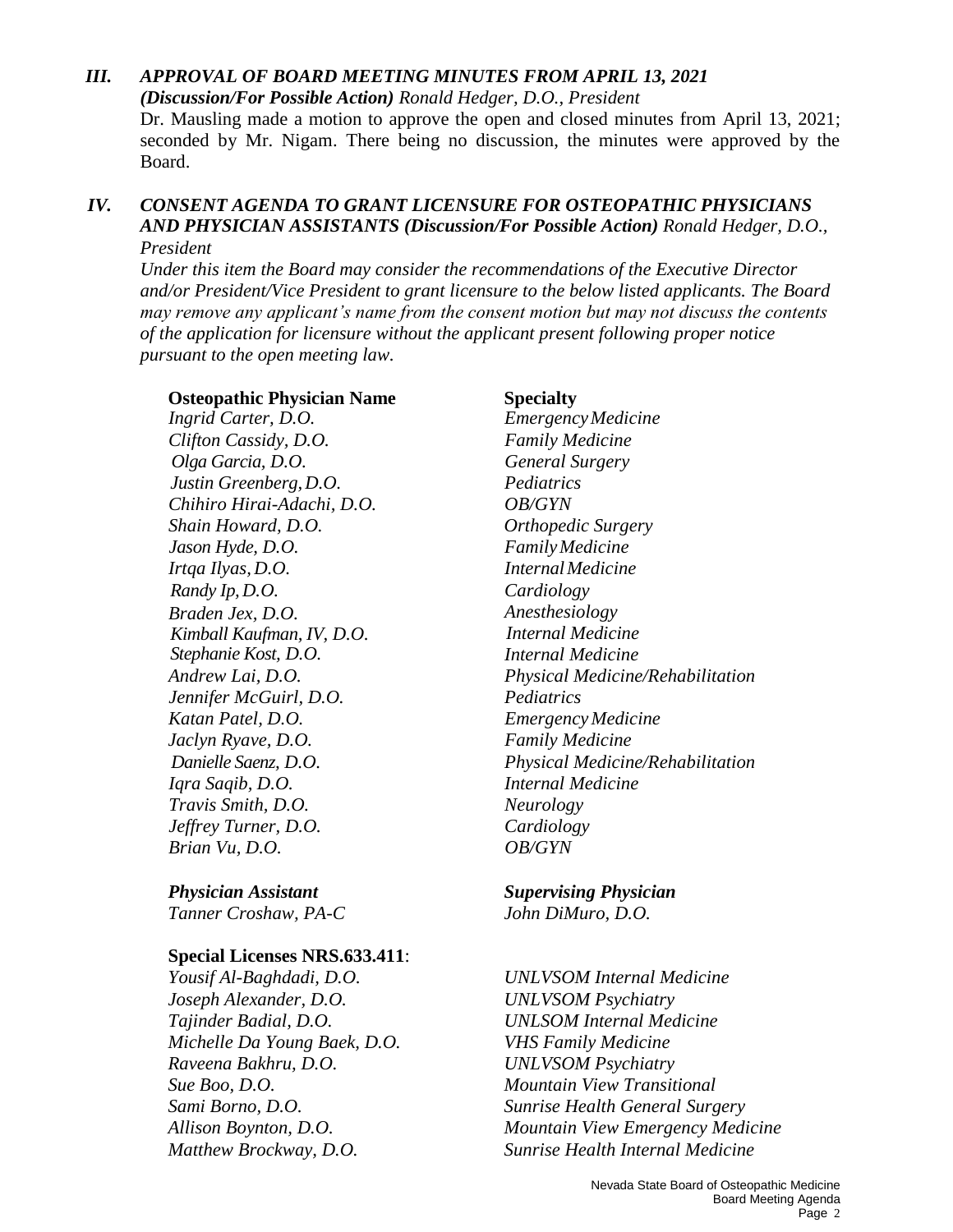*George Chen, D.O. UNLVSOM Internal Medicine Grissim Connery, D.O. UNLVSOM Internal Medicine Austin Davidson, D.O. UNLVSOM Psychiatry Lauren Davidson, D.O. UNLVSOM Psychiatry Emily Dorin, D.O. UNLVSOM Psychiatry Zahra Ismail, D.O. UNLVSOM Internal Medicine Nicholas Fiore, D.O. UNR Internal Medicine Mary Roxanne Gillam, D.O. VHS Emergency Medicine Jordan Heser, D.O. Mountain View Anesthesiology Da II Kim, D.O. Mountain View Anesthesiology Cole Kretchmar, D.O. Mountain View Transitional Tracy Lin, D.O. UNR Internal Medicine Valerie Martin, D.O. Sunrise Health OB/GYN Blaine Massey, D.O. UNLVSOM Internal Medicine Desmyn McBride, D.O. Mountain View Anesthesiology William Moffatt, D.O. VHS Family Medicine Max Nguyen, D.O. UNLVSOM Internal Medicine Lauren Olsen, D.O. UNLVSOM Pediatrics Nicole Lorraine Parriera, D.O. UNLVSOM Pediatrics Nitesh Reddy, D.O. UNLVSOM Psychiatry Steven Cyrus Rodriguez, D.O. UNLVSOM Pediatrics Skyler Saunders, D.O. Mountain View Anesthesiology Adam Shafi, D.O. UNLVSOM Psychiatry Joshua Spotkov, D.O. Mountain View Anesthesiology Aaron Sugiyama, D.O. Mountain View Transitional Oliver Tamis, D.O. Mountain View Transitional Chad Terry, D.O. UNLVSOM Psychiatry Thanapath Thantacheva, D.O. Mountain View Transitional Peter Voong, D.O. UNR Internal Medicine Andrew Wojtanowski, D.O. Mountain View Transitional Genti Zylyftari, D.O. UNR Internal Medicine*

*Claire Chen, D.O. UNLVSOM Internal Medicine Gundip Dhillon, D.O. Sunrise Health Internal Medicine Andrew Gerenraich, D.O. UNLVSOM Family & Community Medicine Scott Goodsell, D.O. Mountain View Emergency Medicine Andy He, D.O. Sunrise Health Internal Medicine Yema Jalal, D.O. Sunrise Health Internal Medicine Christopher Kegan, D.O. UNLVSOM Family & Community Medicine Andrew Kim, D.O. Sunrise Health Internal Medicine Jason Ma, D.O. Sunrise Health Internal Medicine Sydney Phan, D.O. UNLVSOM Family & Community Medicine Michael David Reese, D.O. UNLVSOM Family & Community Medicine Justin Sandhu, D.O. Sunrise Health Internal Medicine Henry Matthew Santos, D.O. Mountain View Emergency Medicine Jino Soriano, D.O. Mountain View Emergency Medicine Sterling Stolle, D.O. Sunrise Health General Surgery Danny Tran, D.O. Sunrise Health Diagnostic Radiology Weston Truman, D.O. Sunrise Health Internal Medicine Cristian Valdez, D.O. Sunrise Health Internal Medicine Gregory Yim, D.O. Mountain View Emergency Medicine* 

Mr. Nigam made a motion to approve the licensees as written; seconded by Dr. Milne, who added Special Licenses will be effective on July 1, 2021. There being no discussion, the Board approved licensure.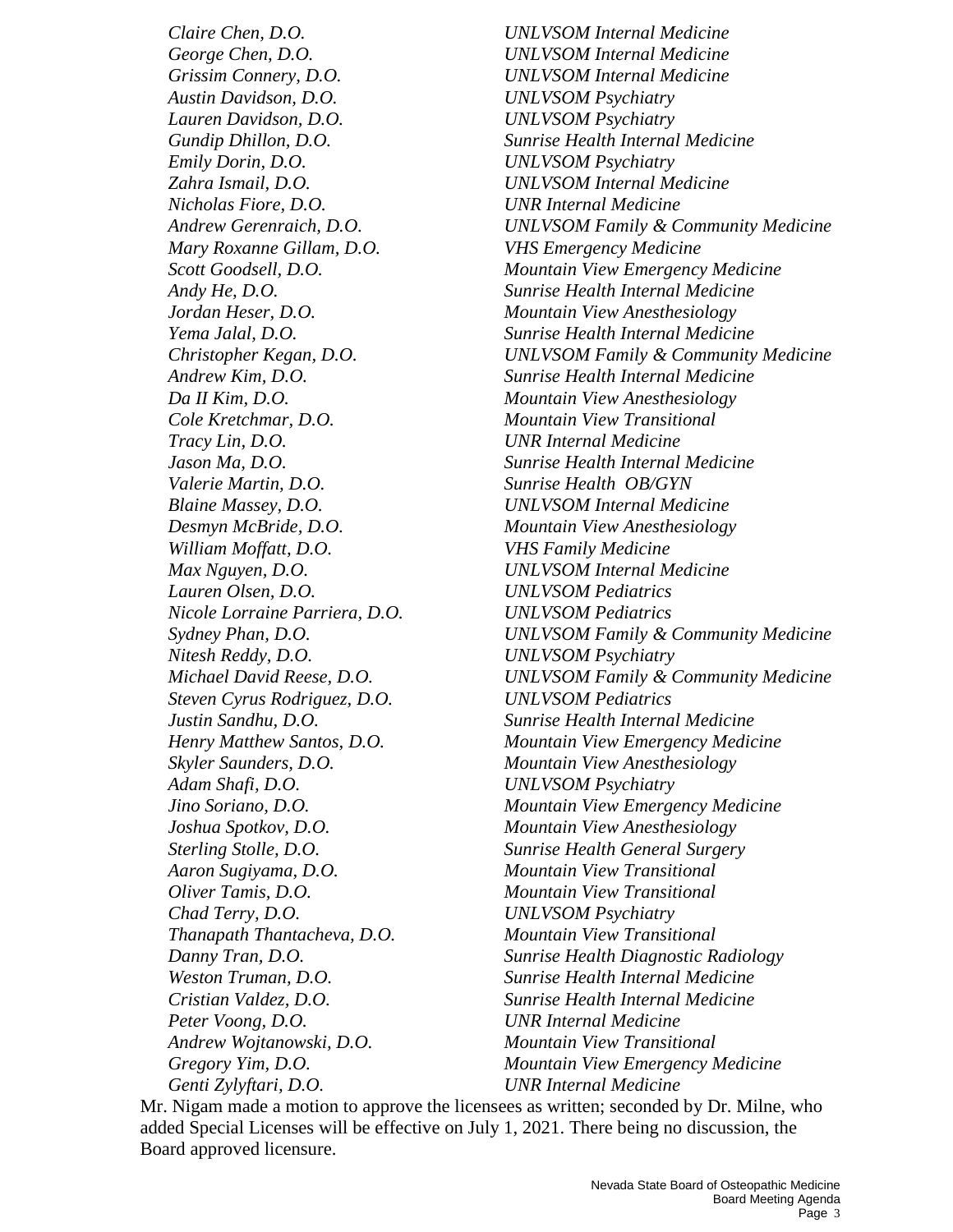#### *V. +CONSIDERATION OF APPLICATION FOR FULL LICENSURE FOR PHYSICIAN ASSISTANT JAVIER AVILA, PA-C, (Discussion/For Possible Action/Board may go into closed session pursuant to NRS 241.030 to move to a closed session because the discussion will have to do with this applicant's character, alleged misconduct, professional competence, or similar items). Ronald Hedger, D.O., President*

PA Avila did not appear at the meeting. Dr. Hedger and Mr. Ling provided a brief summary of PA Avila's previous license history with the Board. Dr. Milne made a motion to table the item to next month's meeting, and if PA Avila does not appear again his application may be denied; seconded by Dr. Mausling. The motion was approved, with Dr. Almaguer opposed.

### *VI. CONSIDERATION/ACTIONOF LEGISLATIVE BILLS, (Discussion/ForPossible Action)Ronald Hedger, D.O., President*

Ms. Fisher indicated there were no new bills to take action on, as the bill submittal deadline had passed. Two bills the Board opposes-Senate Bills 326 and 335-remain active. There has been a lot of opposition to SB326 (telehealth practice without a formal license); and, it appears the bill may not move forward. There was much opposition to SB335 as well. The bill had a large fiscal note, and does not seem likely to pass, either. A few bills addressing data collection were amended to remove the penalty for not providing the data. Ms. Fisher continues to monitor the status of other bills.

## *VII. EXECUTIVE DIRECTOR'S REPORT*

- *a. Financial Statements* Accountants provided a compilation of financials from July 1, 2020 to present. Ms. Reed stated she will submit the 2021-2022 fiscal year budget at the June Board Meeting.
- *b. Licensing* Staff are busy with initialing licensing and resident applications. 90 licenses pending.
- *c. Other* Per Governor Sisolak's Directive 44, in-person public and Board meetings will resume as of June  $1<sup>st</sup>$ .

### *VIII. LEGAL REPORT (Discussion/For Possible Action) by Louis Ling, Board Counsel and/or Justin Taruc, Deputy Attorney General*

Mr. Ling updated the Board on the Supreme Court case appeal from a former Board employee. The former employee's attorney filed the appeal brief, but it was not filed correctly. The Attorney General's Office will be filing a response to the brief on the Board's behalf. A decision is not expected until later this year.

*IX. LEGISLATIVE UPDATE (Discussion/For Possible Action) by Susan Fisher, Board Government Affairs/Lobbyist*. No update.

### *X. ITEMS FOR FUTURE DISCUSSION/ACTION/UPCOMING AGENDA* No items.

## *XI. PRESIDENT'S REPORT on Board Business, Ronald Hedger, D.O., President*

Dr. Hedger thanked Dr. Almaguer for running last month's meeting. Dr. Mausling and Dr. Almaguer provided updates on the FSMB meeting they attended. Dr. Milne noted that there has been an increase in the number of new residents coming to Nevada to practice. Dr. Perlotto was pleased to see the large number of new residents. Dr. Hedger commended Dr. Milne on his many years of hard work for the Valley Hospital residency program.

*XII. PUBLIC COMMENT* No Comments.